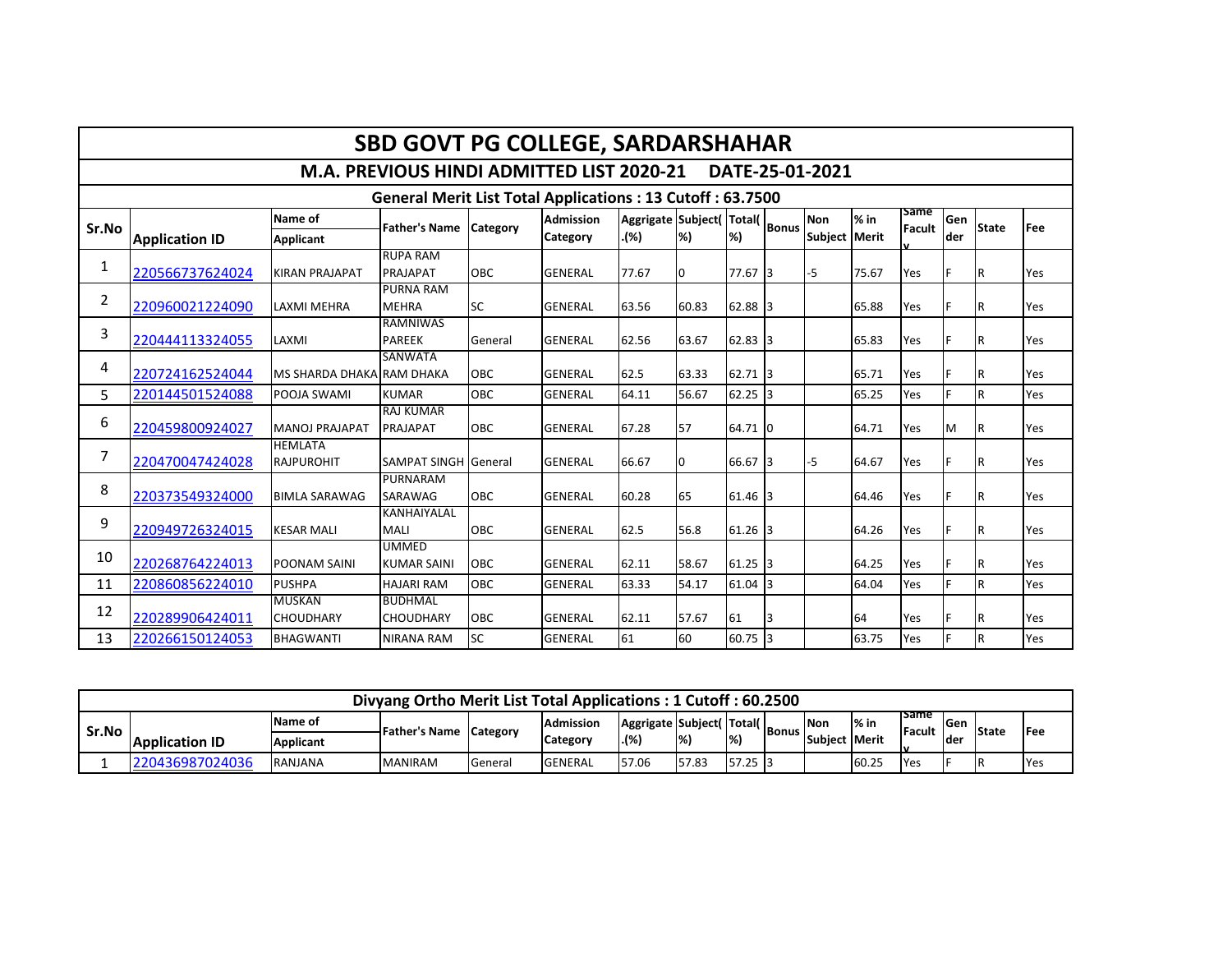|         | <b>EWS Merit List Total Applications: 2 Cutoff: 57.1300</b> |                                    |                               |         |                  |                                |                           |               |  |               |        |                                |      |              |             |
|---------|-------------------------------------------------------------|------------------------------------|-------------------------------|---------|------------------|--------------------------------|---------------------------|---------------|--|---------------|--------|--------------------------------|------|--------------|-------------|
| l Sr.No |                                                             | Name of                            | <b>Father's Name Category</b> |         | <b>Admission</b> | Aggrigate Subject(Total(Bonus) |                           |               |  | lNon          | $%$ in | <b>ISame</b><br><b>IFacult</b> | lGen | <b>State</b> | <b>IFee</b> |
|         | <b>Application ID</b>                                       | Applicant                          |                               |         | Category         | .(%)                           | $\left  \% \right\rangle$ | $\mathcal{H}$ |  | Subiect Merit |        | Iv                             | lder |              |             |
|         |                                                             |                                    | <b>MANOHAR</b>                |         |                  |                                |                           |               |  |               |        |                                |      |              |             |
|         | 220465492224010                                             | <b>PRIYANKA KANWARISINGH RAJVI</b> |                               | General | <b>EWS</b>       | 55.28                          | <b>I</b> 56               | 55.46 3       |  |               | 58.46  | <b>Yes</b>                     |      | IR           | <b>Yes</b>  |
|         |                                                             |                                    | <b>RAGHUVEER</b>              |         |                  |                                |                           |               |  |               |        |                                |      |              |             |
|         | 220326805924061                                             | <b>MADAN KANWAR</b>                | <b>SINGH</b>                  | Genera  | <b>IEWS</b>      | 54.78                          | 52.17                     | 54.13 3       |  |               | 57.13  | <b>IYes</b>                    |      | 1R           | Yes         |

|       | <b>OBC Merit List Total Applications: 7 Cutoff: 60.0800</b> |                                   |                                      |            |                                      |                                            |                          |           |   |                             |        |                               |              |              |             |
|-------|-------------------------------------------------------------|-----------------------------------|--------------------------------------|------------|--------------------------------------|--------------------------------------------|--------------------------|-----------|---|-----------------------------|--------|-------------------------------|--------------|--------------|-------------|
| Sr.No |                                                             | Name of                           | <b>Father's Name</b>                 | Category   | <b>Admission</b><br><b>ICategory</b> | Aggrigate Subject( Total( Bonus  '<br>.(%) | $\left  \%\right\rangle$ | %         |   | <b>Non</b><br>Subject Merit | $%$ in | <b>Same</b><br><b>IFacult</b> | lGen<br>lder | <b>State</b> | <b>IFee</b> |
|       | <b>Application ID</b>                                       | Applicant                         |                                      |            |                                      |                                            |                          |           |   |                             |        |                               |              |              |             |
|       | 220127658524093                                             | <b>PRITI SAINI</b>                | <b>SAINI</b>                         | <b>OBC</b> | <b>OBC</b>                           | 62.5                                       | 53                       | 60.12     |   |                             | 63.12  | Yes                           |              | IR.          | Yes         |
|       | 220654707824028                                             | <b>ANITA KURI</b>                 | <b>MAHAVEER</b><br><b>PRASAD</b>     | <b>OBC</b> | <b>OBC</b>                           | 60.78                                      | 56.67                    | 59.75 3   |   |                             | 62.75  | Yes                           |              | IR.          | Yes         |
| 3     | 220667391024030                                             | <b>SULOCHANA</b><br><b>DHAKA</b>  | <b>ARJUN RAM</b>                     | <b>OBC</b> | <b>OBC</b>                           | 59.61                                      | 58.67                    | 59.38 3   |   |                             | 62.38  | Yes                           |              | IR.          | Yes         |
| 4     | 220751087024080                                             | <b>SONU SAINI</b>                 | <b>GHANSHYAM</b><br><b>SAINI</b>     | <b>OBC</b> | <b>OBC</b>                           | 62.78                                      |                          | 62.78 3   |   | -5                          | 60.78  | Yes                           |              | IR.          | Yes         |
|       | 220533363124079                                             | <b>MANISHA</b><br><b>PRAJAPAT</b> | <b>GHARSI RAM</b><br><b>PRAJAPAT</b> | <b>OBC</b> | <b>OBC</b>                           | 56.89                                      | 58.83                    | $57.38$ 3 |   |                             | 60.38  | <b>Yes</b>                    |              | IR.          | Yes         |
| 6     | 220176910824071                                             | <b>RANJEET</b>                    | <b>RATAN LAL</b>                     | <b>OBC</b> | OBC                                  | 55.44                                      | 54.5                     | 55.21     | ь |                             | 60.21  | Yes                           | M            | IR.          | Yes         |
|       | 220622228624065                                             | <b>BHAWANA DARJI</b>              | <b>NAND KISHOR</b><br><b>DARJI</b>   | <b>OBC</b> | <b>OBC</b>                           | 58.67                                      | 52.33                    | 57.08 3   |   |                             | 60.08  | Yes                           |              | IR.          | Yes         |

|       | Divyang Ortho Merit List Total Applications: 1 Cutoff: 55.5600 |                     |                                    |     |                  |       |                                |                 |                |               |        |                               |      |              |             |
|-------|----------------------------------------------------------------|---------------------|------------------------------------|-----|------------------|-------|--------------------------------|-----------------|----------------|---------------|--------|-------------------------------|------|--------------|-------------|
| Sr.No |                                                                | IName of            |                                    |     | <b>Admission</b> |       | Aggrigate   Subject (Total ( ) |                 | <b>'IBonus</b> | <b>INon</b>   | $%$ in | <b>Isame</b><br><b>Facult</b> | lGen | <b>State</b> | <b>IFee</b> |
|       | <b>Application ID</b>                                          | Applicant           | <b>Father's Name Category</b>      |     | <b>Category</b>  | . (%) | $\left  \% \right\rangle$      | $\mathcal{V}_0$ |                | Subiect Merit |        |                               | lder |              |             |
|       | 220954971524030                                                | <b>SHARDA SWAMI</b> | <b>BANWARI DAS</b><br><b>SWAMI</b> | OBC | OBC              | 57.56 |                                | 57.56 3         |                |               | 55.56  | .No                           | IF   |              | <b>Yes</b>  |